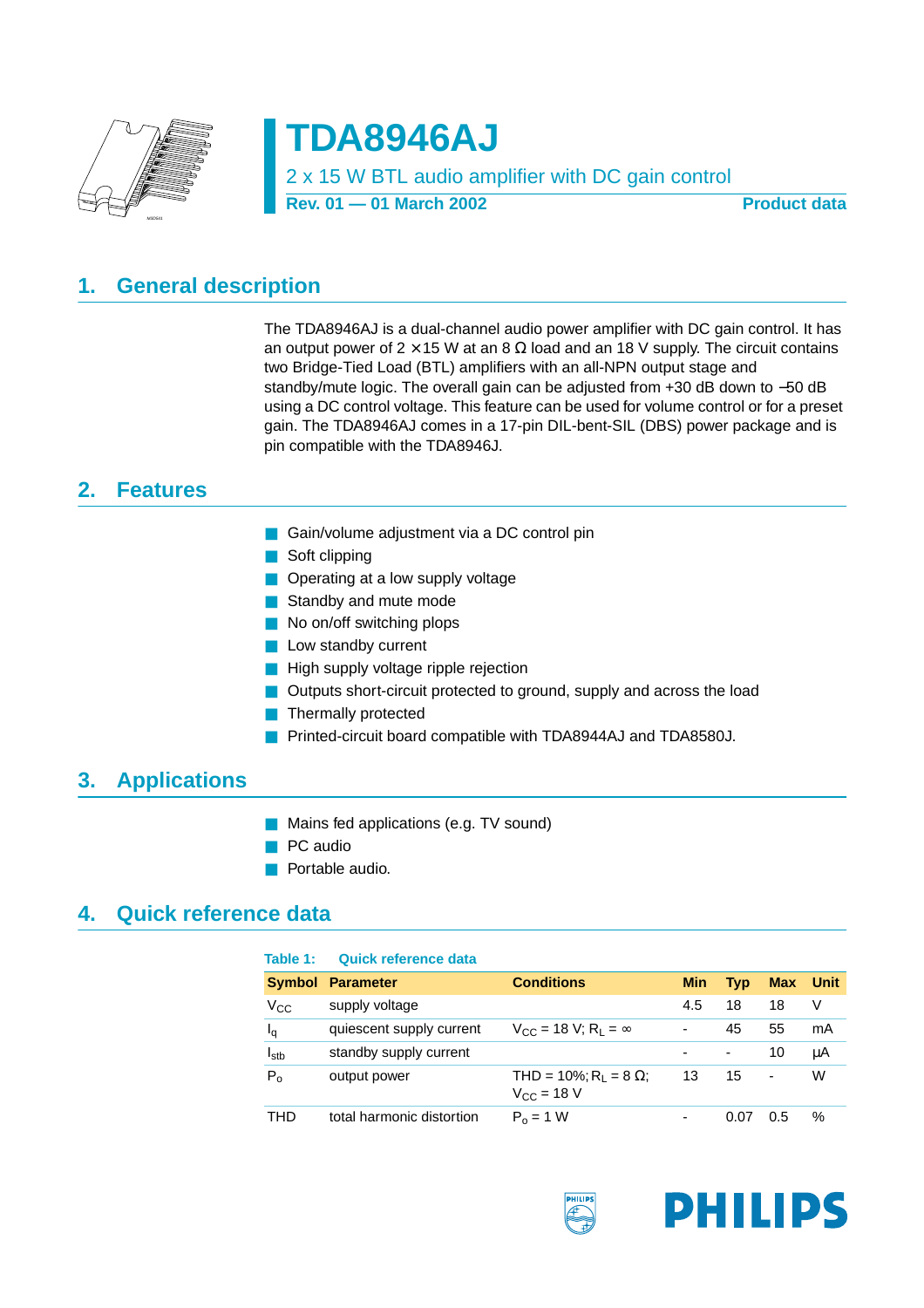#### **Table 1: Quick reference data**…continued…continued

|              | <b>Symbol Parameter</b>            | <b>Conditions</b> | <b>Min</b> | <b>Tvp</b> | <b>Max</b> Unit |    |
|--------------|------------------------------------|-------------------|------------|------------|-----------------|----|
| $G_{v(max)}$ | maximum voltage gain               |                   | 29         | 30         | 31              | dB |
| $G_{V(Cr)}$  | voltage gain control range         |                   |            | 80         | ٠               | dB |
| <b>SVRR</b>  | supply voltage ripple<br>rejection |                   |            | 55         | -               | dB |

# <span id="page-1-0"></span>**5. Ordering information**

| <b>Table 2: Ordering information</b> |                |                                                                               |                |  |  |  |  |
|--------------------------------------|----------------|-------------------------------------------------------------------------------|----------------|--|--|--|--|
| <b>Type number</b>                   | <b>Package</b> |                                                                               |                |  |  |  |  |
|                                      | <b>Name</b>    | <b>Description</b>                                                            | <b>Version</b> |  |  |  |  |
| TDA8946AJ                            | DBS17P         | plastic DIL-bent-SIL power package; 17 leads (lead SOT243-1)<br>length 12 mm) |                |  |  |  |  |

# <span id="page-1-1"></span>**6. Block diagram**

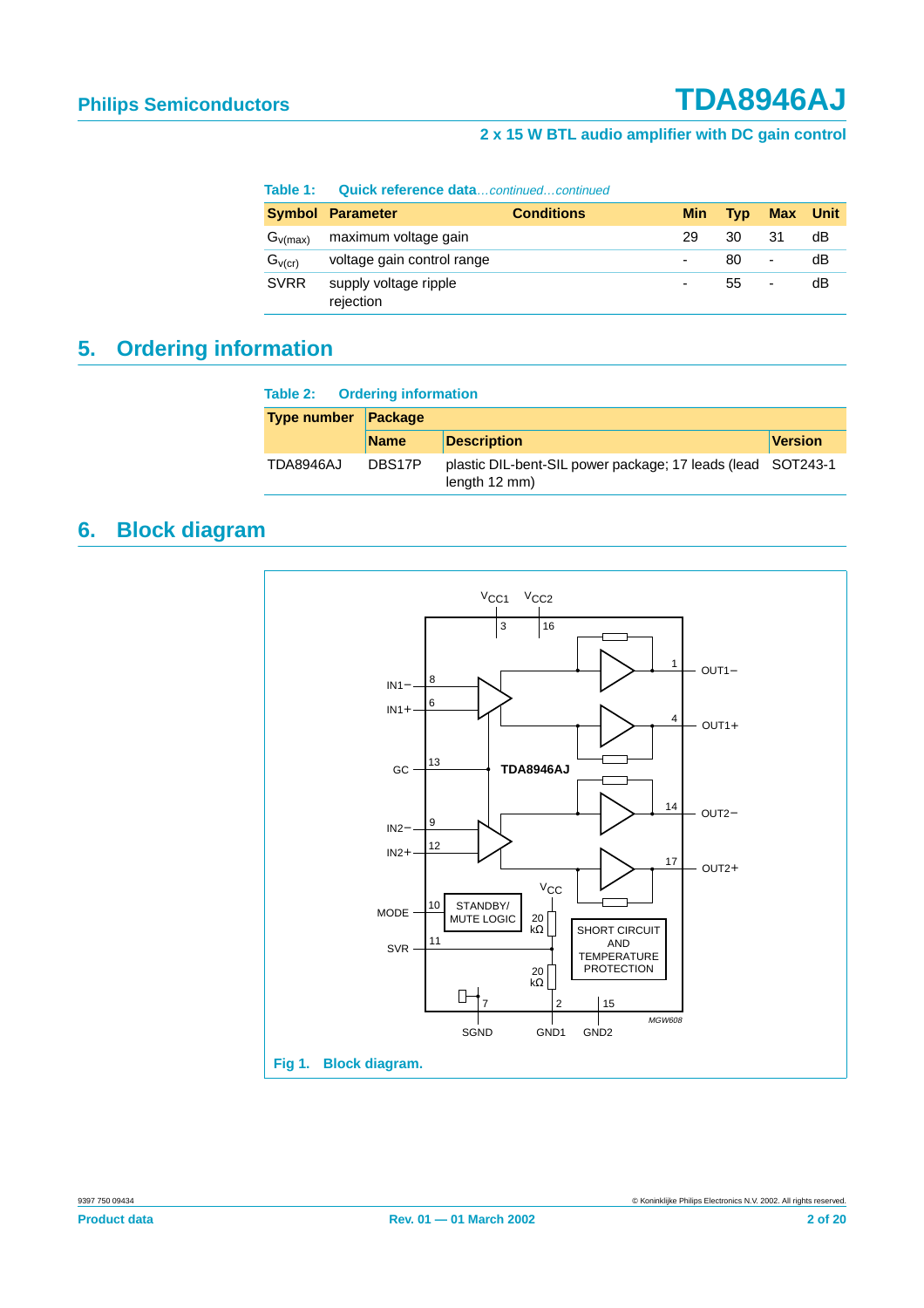# <span id="page-2-1"></span><span id="page-2-0"></span>**7. Pinning information**



## **7.1 Pinning**

## <span id="page-2-2"></span>**7.2 Pin description**

| Table 3:           | <b>Pin description</b> |                                                   |
|--------------------|------------------------|---------------------------------------------------|
| <b>Symbol</b>      | <b>Pin</b>             | <b>Description</b>                                |
| OUT <sub>1</sub> - | 1                      | negative loudspeaker terminal 1                   |
| GND <sub>1</sub>   | 2                      | ground channel 1                                  |
| V <sub>CC1</sub>   | 3                      | supply voltage channel 1                          |
| $OUT1+$            | 4                      | positive loudspeaker terminal 1                   |
| n.c.               | 5                      | not connected                                     |
| $IN1+$             | 6                      | positive input 1                                  |
| <b>SGND</b>        | 7                      | signal ground                                     |
| $IN1-$             | 8                      | negative input 1                                  |
| $IN2-$             | 9                      | negative input 2                                  |
| <b>MODE</b>        | 10                     | mode selection input (standby, mute, operating)   |
| <b>SVR</b>         | 11                     | half supply voltage decoupling (ripple rejection) |
| $IN2+$             | 12                     | positive input 2                                  |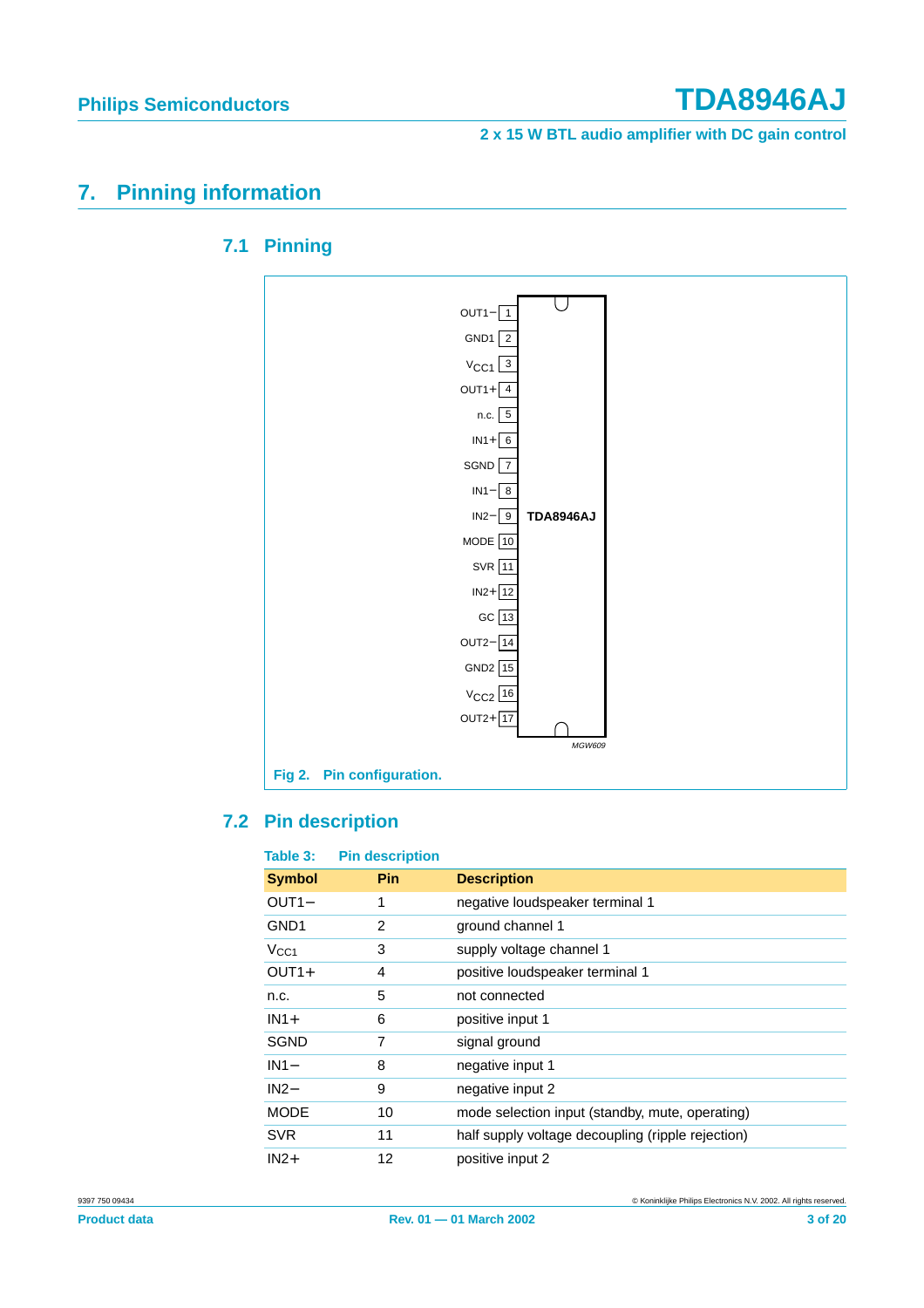| Table 3:         | Pin descriptioncontinuedcontinued |                                 |  |
|------------------|-----------------------------------|---------------------------------|--|
| <b>Symbol</b>    | <b>Pin</b>                        | <b>Description</b>              |  |
| GC.              | 13                                | DC gain control                 |  |
| OUT <sub>2</sub> | 14                                | negative loudspeaker terminal 2 |  |
| GND <sub>2</sub> | 15                                | ground channel 2                |  |
| V <sub>CC2</sub> | 16                                | supply voltage channel 2        |  |
| $OUT2+$          | 17                                | positive loudspeaker terminal 2 |  |

# <span id="page-3-1"></span>**8. Functional description**

The TDA8946AJ is a stereo BTL audio power amplifier capable of delivering  $2 \times 15$  W output power to an 8 Ω load at THD = 10%, using a 18 V power supply and an external heatsink. The gain of both amplifiers can be adjusted using a DC control voltage (pin GC). This feature can be used for volume control or a preset gain.

With the three-level MODE input the device can be switched from 'standby' to 'mute' and to 'operating' mode.

The TDA8946AJ outputs are protected by an internal thermal shutdown protection mechanism and a short-circuit protection.

## <span id="page-3-2"></span>**8.1 Input configuration**

The TDA8946AJ inputs can be driven symmetrical (floating) as well as asymmetrical. In the asymmetrical mode (see [Figure 3\)](#page-3-0) one input pin is connected via a capacitor to the signal source and the other input is connected to the signal ground. The signal ground should be as close as possible to the SVR (electrolytic) capacitor ground. Note that the DC level of the input pins is half of the supply voltage  $V_{CC}$ , so coupling capacitors for both pins are necessary.

<span id="page-3-0"></span>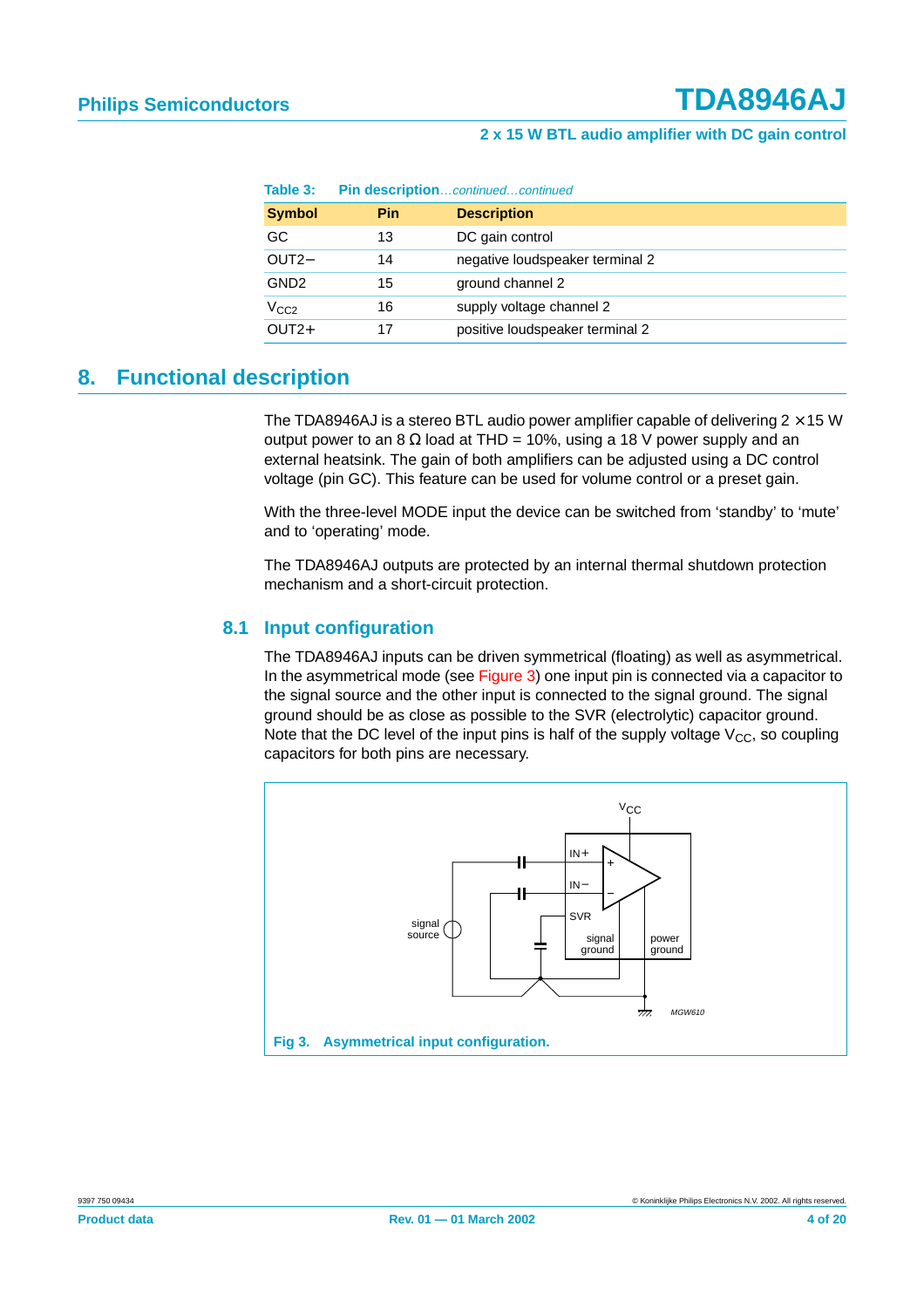The input cut-off frequency is:

$$
f_{i(cut-off)} = \frac{1}{2\pi(0.5 \times R_i \times C_i)}
$$
\n(1)

For  $R_i = 32$  kΩ and  $C_i = 220$  nF:

<span id="page-4-0"></span>
$$
f_{i(cut-off)} = \frac{1}{2\pi (0.5 \times 32 \times 10^3 \times 220 \times 10^{-9})} = 45.2 \text{ Hz}
$$
 (2)

As shown in [Equation 2](#page-4-0), large capacitors values for the inputs are not necessary; so the switch-on delay during charging of the input capacitors can be minimized. This results in a good low frequency response and good switch-on behaviour.

**Remark:** To prevent high frequency oscillations do not leave the inputs open, connect a capacitor of 4.7 nF across the input pins close to the device (see [Figure 15](#page-13-0)).

## <span id="page-4-2"></span>**8.2 Power amplifier**

The power amplifier is a Bridge-Tied Load (BTL) amplifier with an all-NPN output stage, capable of delivering a peak output current of 2 A.

The BTL principle offers the following advantages:

- **•** Lower peak value of the supply current
- **•** The ripple frequency on the supply voltage is twice the signal frequency
- **•** No expensive DC-blocking capacitor
- **•** Good low frequency performance.

### <span id="page-4-3"></span>**8.2.1 Output power measurement**

The output power as a function of the supply voltage is measured on the output pins at THD = 10%; see [Figure 10.](#page-9-0) The maximum output power is limited by the supply voltage of 18 V and the maximum available output current: 2 A repetitive peak current.

### <span id="page-4-1"></span>**8.2.2 Headroom**

Typical CD music requires at least 12 dB (factor 15.85) dynamic headroom compared to the average power output - for transferring the loudest parts without distortion. At  $V_{CC}$  = 18 V, R<sub>L</sub> = 8  $\Omega$  and P<sub>o</sub> = 10 W at THD = 0.5% (see [Figure 8\)](#page-9-1), the Average Listening Level (ALL) - music power - without any distortion yields:

$$
P_{o(ALL)} = \frac{10 \text{ W}}{15.85} = 631 \text{ mW}
$$
 (3)

The power dissipation can be derived from [Figure 12 on page 11](#page-10-0) for 0 dB respectively 12 dB headroom.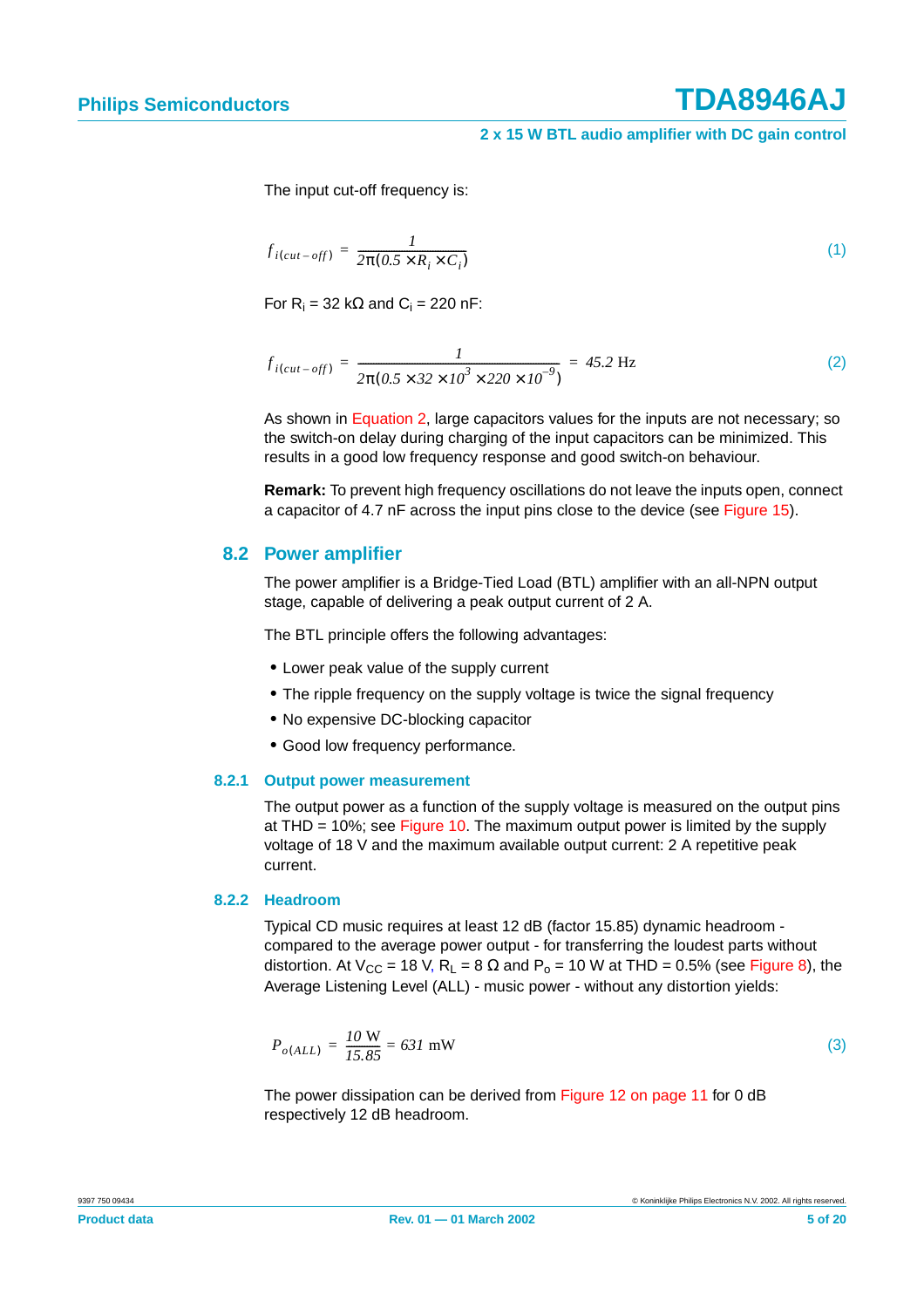|                 | Table 4: Power rating as function of neadroom |                          |
|-----------------|-----------------------------------------------|--------------------------|
| <b>Headroom</b> | Power output $(THD = 0.2\%)$                  | <b>Power dissipation</b> |
| 0 dB            | $P_0 = 10 W$                                  | $P = 17 W$               |
| 12dB            | $P_{o(ALL)} = 631$ mW                         | $P = 8.5 W$              |

| Table 4: |  |  | Power rating as function of headroom |
|----------|--|--|--------------------------------------|
|          |  |  |                                      |

For the average listening level a power dissipation of 8.5 W can be used for a heatsink calculation.

## <span id="page-5-0"></span>**8.3 Mode selection**

The TDA8946AJ has three functional modes, which can be selected by applying the proper DC voltage to pin MODE.

**Standby** — In this mode the current consumption is very low and the outputs are floating. The device is in standby mode when  $V_{\text{MODE}}$  > ( $V_{\text{CC}}$  – 0.5 V), or when the MODE pin is left floating.

**Mute —** In this mode the amplifier is DC-biased but not operational (no audio output). This allows the input coupling capacitors to be charged to avoid pop-noise. The device is in mute mode when  $3.5 \text{ V} < V_{\text{MODE}} < (V_{\text{CC}} - 1.5 \text{ V})$ .

**Operating —** In this mode the amplifier is operating normally. The operating mode is activated at  $V_{\text{MODE}}$  < 1.0 V.

### <span id="page-5-1"></span>**8.3.1 Switch-on and switch off**

To avoid audible plops during supply voltage switch-on or switch-off, the device is set to standby mode before the supply voltage is applied (switch-on) or removed (switch-off).

The switch-on and switch-off time can be influenced by an RC-circuit on the MODE pin. Rapid on/off switching of the device or the rapid switching of the MODE pin may cause 'click-and pop-noise'. This can be prevented by proper timing of the RC-circuit on the MODE pin.

## <span id="page-5-2"></span>**8.4 DC gain control**

The gain of both amplifiers can be adjusted (logarithmic) by applying an external DC voltage source on pin GC (see [Figure 6\)](#page-8-0). The DC voltage source range is 0.5 to 4.0 V. This feature can be used for volume control or preset gain.

The maximum voltage gain is set at +30 dB and the control range is more than 80 dB, so the minimal gain is less than −50 dB. When pin GC is not connected, the gain is set at  $+24$  dB.

## <span id="page-5-3"></span>**8.5 Supply Voltage Ripple Rejection (SVRR)**

The SVRR is measured with an electrolytic capacitor of 10  $\mu$ F on pin SVR at a bandwidth of 10 Hz to 80 kHz. [Figure 14](#page-10-1) illustrates the SVRR as function of the frequency. A larger capacitor value on the SVR pin improves the ripple rejection behaviour at the lower frequencies.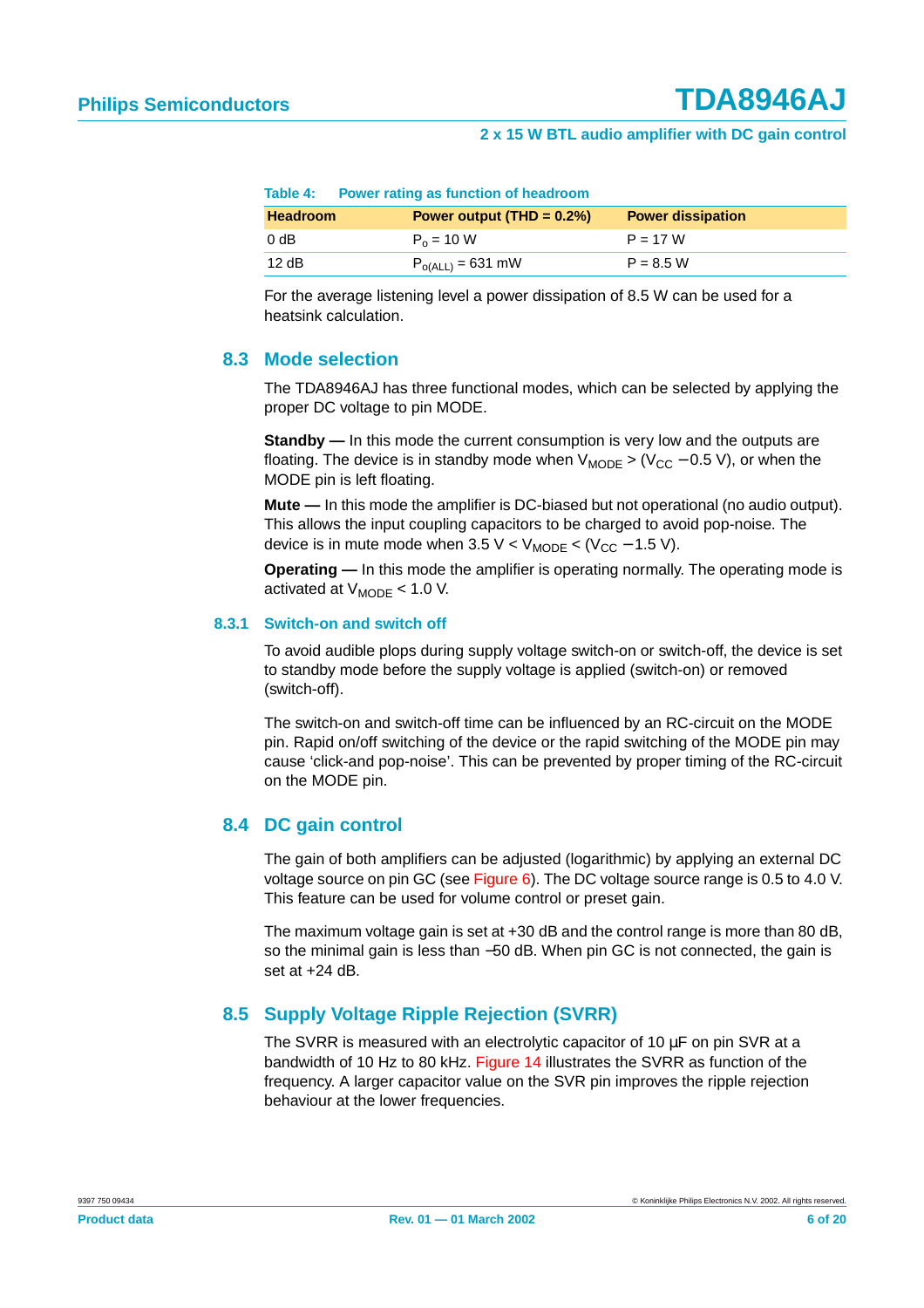## <span id="page-6-1"></span>**8.6 Built-in protection circuits**

The TDA8946AJ contains two types of protection circuits, i.e. short-circuit and thermal shutdown.

### <span id="page-6-2"></span>**8.6.1 Short-circuit protection**

**Short-circuit to ground or supply line —** This is detected by a so-called 'missing current' detection circuit which measures the current in the positive supply line and the current in the ground line. A difference between both currents larger than 0.8 A, switches the power stage to the standby mode; high impedance of the outputs and very low supply current.

**Short-circuit across the load —** This is detected by an absolute-current measurement. An absolute-current larger than 2 A, switches the power stage to standby mode; high impedance of the outputs and a very low supply current.

### **8.6.2 Thermal shutdown protection**

The junction temperature is measured by a temperature sensor; at a junction temperature of approximately 150 °C this detection circuit switches the power stage to the standby mode; high impedance of the outputs and very low supply current.

## <span id="page-6-4"></span><span id="page-6-3"></span>**9. Limiting values**

#### **Table 5: Limiting values**

In accordance with the Absolute Maximum Rating System (IEC 60134).

| <b>Symbol</b>               | <b>Parameter</b>                                        | <b>Conditions</b> | <b>Min</b> | <b>Max</b>         | Unit        |
|-----------------------------|---------------------------------------------------------|-------------------|------------|--------------------|-------------|
| $V_{CC}$                    | supply voltage                                          | no signal         | $-0.3$     | $+25$              | V           |
|                             |                                                         | operating         | $-0.3$     | $+18$              | V           |
| $V_{1}$                     | input voltage                                           |                   | $-0.3$     | $V_{\rm CC}$ + 0.3 | v           |
| <b>I</b> ORM                | repetitive peak output current                          |                   | ٠          | $\overline{2}$     | A           |
| $T_{\text{stg}}$            | storage temperature                                     | non-operating     | $-55$      | $+150$             | $^{\circ}C$ |
| $\mathsf{T}_{\mathsf{amb}}$ | operating ambient temperature                           |                   | $-40$      | $+85$              | $^{\circ}C$ |
| $P_{\text{tot}}$            | total power dissipation                                 |                   |            | 28                 | W           |
| $V_{CC}{(sc)}$              | supply voltage to guarantee short-circuit<br>protection |                   |            | 15                 | V           |

## <span id="page-6-5"></span>**10. Thermal characteristics**

#### **Table 6: Thermal characteristics**

| <b>Symbol</b>  | <b>Parameter</b>                                                       | <b>Conditions</b> | Value  | Unit |
|----------------|------------------------------------------------------------------------|-------------------|--------|------|
| $R_{th(i-a)}$  | thermal resistance from junction to ambient                            | in free air       | 40     | K/W  |
| $R_{th(i-mb)}$ | thermal resistance from junction to mounting base both channels driven |                   | 2.5[1] | K/W  |

<span id="page-6-0"></span>[1] This is a typical value.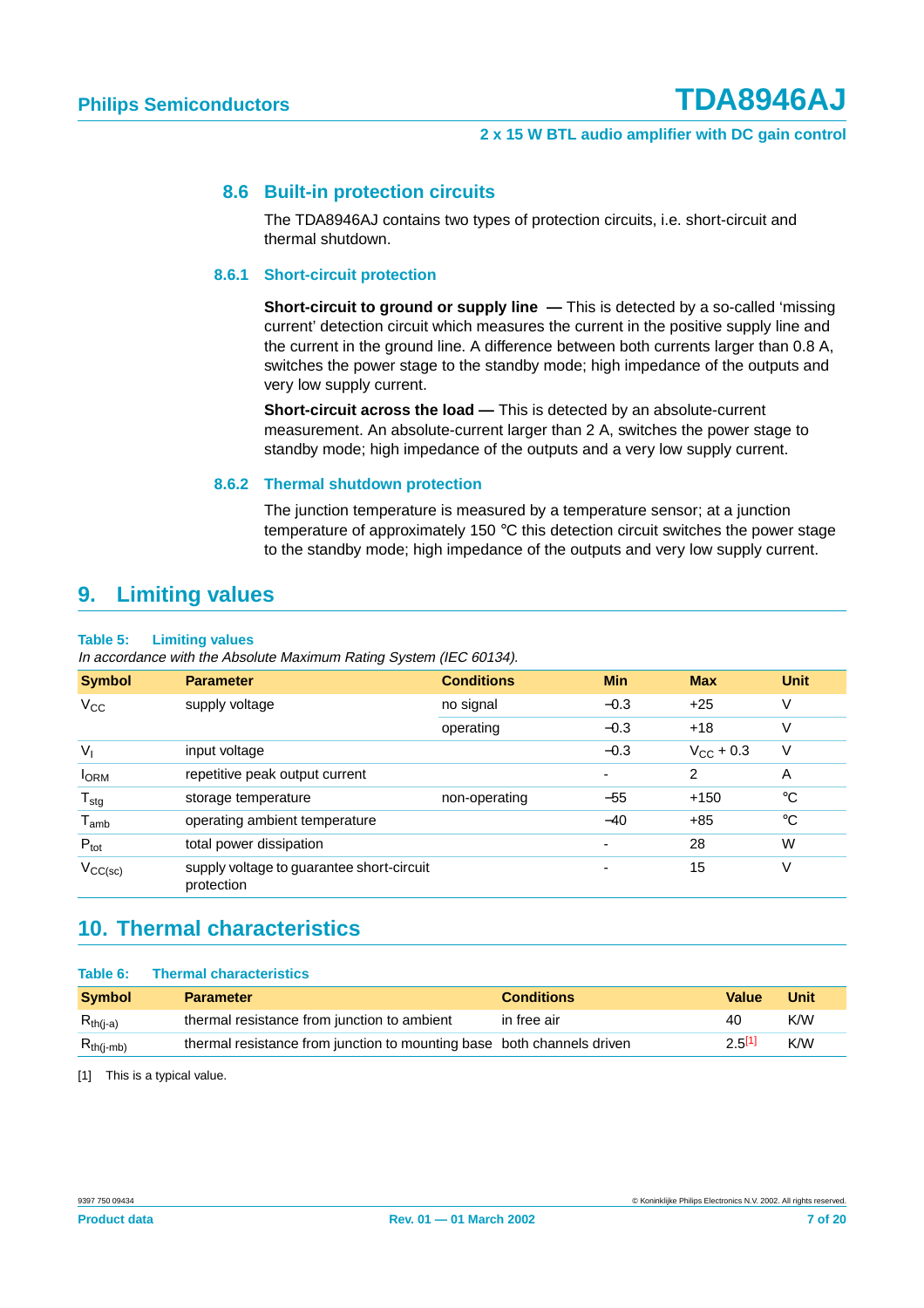# <span id="page-7-3"></span>**11. Static characteristics**

#### **Table 7: Static characteristics**

 $V_{CC}$  = 18 V; T<sub>amb</sub> = 25 °C; R<sub>L</sub> = 8 Ω; V<sub>MODE</sub> = 0 V; V<sub>i</sub> = 0 V; measured in test circuit [Figure](#page-13-0) 15; unless otherwise specified.

| <b>Symbol</b>                 | <b>Parameter</b>                                                   | <b>Conditions</b>   |                                | <b>Min</b>               | <b>Typ</b> | <b>Max</b>         | <b>Unit</b> |
|-------------------------------|--------------------------------------------------------------------|---------------------|--------------------------------|--------------------------|------------|--------------------|-------------|
| $V_{CC}$                      | supply voltage                                                     | operating           |                                | 4.5                      | 18         | 18                 | V           |
| $I_q$                         | quiescent supply current                                           | $R_1 = \infty$      | $[1]$ $\overline{\phantom{1}}$ |                          | 45         | 55                 | mA          |
| $I_{\text{stb}}$              | standby supply current                                             | $V_{MODE} = V_{CC}$ |                                | $\overline{\phantom{0}}$ | ٠          | 10                 | μA          |
| $V_{\rm O}$                   | DC output voltage                                                  |                     | $[2]$ $\overline{\phantom{a}}$ |                          | 9          |                    | V           |
| $\Delta V_{\text{OUT}}^{[3]}$ | differential output voltage<br>offset                              |                     |                                |                          |            | 170                | mV          |
| V <sub>MODE</sub>             | mode selection input voltage operating mode                        |                     |                                | $\Omega$                 | ٠          | 1.0                | V           |
|                               |                                                                    | mute mode           |                                | 3.5                      |            | $V_{\rm CC}$ – 1.5 | $\vee$      |
|                               |                                                                    | standby mode        |                                | $V_{\rm CC} - 0.5$       |            | $V_{CC}$           | V           |
| <b>I</b> MODE                 | mode selection input current $0 < V_{\text{MODE}} < V_{\text{CC}}$ |                     |                                |                          | ٠          | 20                 | μA          |
| $V_{GC}$                      | gain control voltage (pin GC) pin GC not connected                 |                     |                                |                          | 2.75       |                    | V           |
| $I_{GC}$                      | current into pin GC                                                | $V_{GC} = 0 V$      |                                |                          | 600        |                    | μA          |

<span id="page-7-0"></span>[1] With a load connected at the outputs the quiescent current will increase, the maximum of this increase being equal to the differential output voltage offset ( $\Delta V_{\text{OUT}}$ ) divided by the load resistance (R<sub>L</sub>).

<span id="page-7-1"></span>[2] The DC output voltage with respect to ground is approximately  $0.5V_{CC}$ .

<span id="page-7-2"></span>[3]  $\Delta V_{\text{OUT}} = |V_{\text{OUT+}} - V_{\text{OUT-}}|$ .

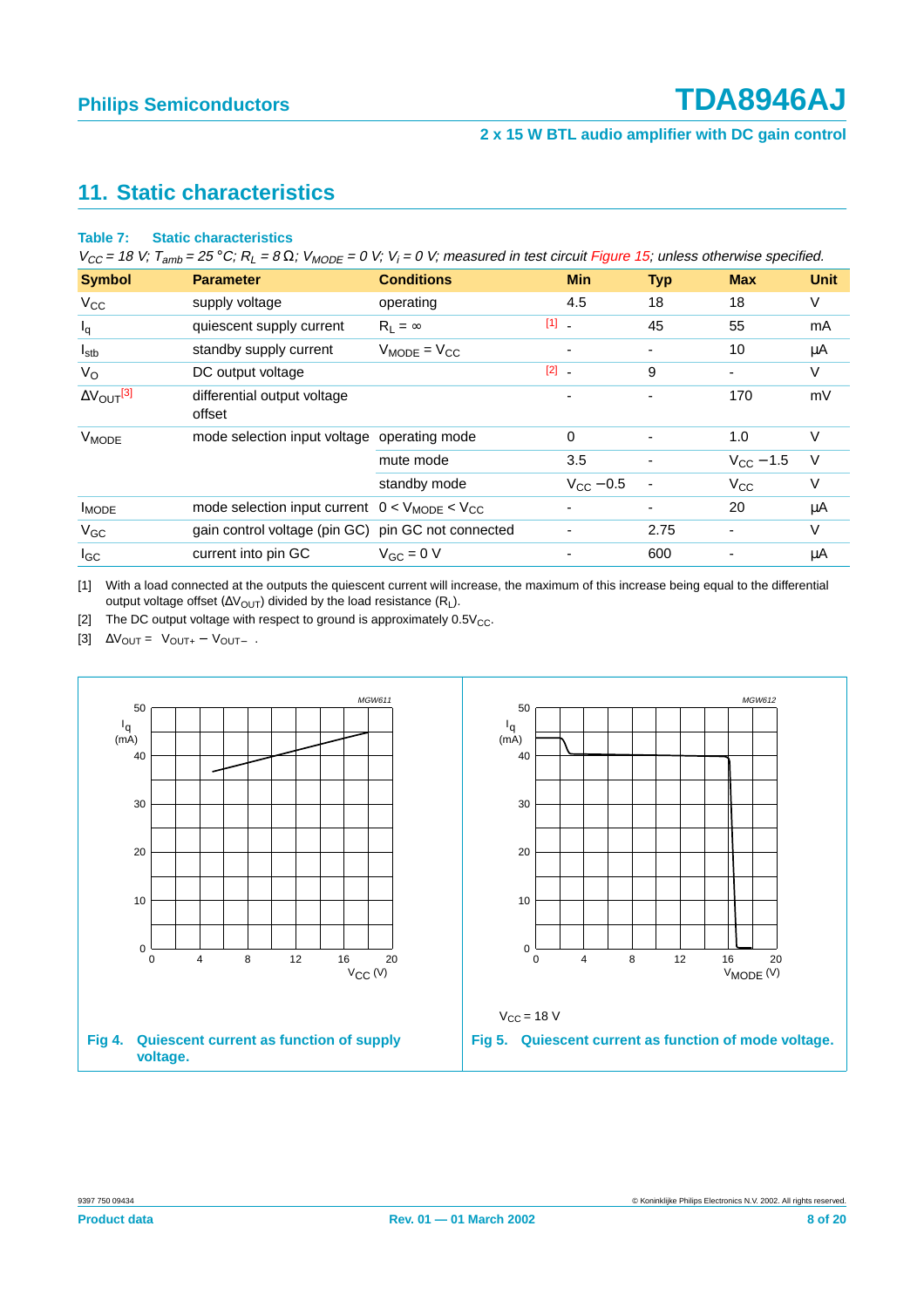# <span id="page-8-4"></span>**12. Dynamic characteristics**

#### **Table 8: Dynamic characteristics**

 $V_{CC}$  = 18 V;  $T_{amb}$  = 25 °C;  $R_1$  = 8  $\Omega$ ; f = 1 kHz;  $V_{MODE}$  = 0 V;  $G_V$  = 30 dB;  $V_{GC}$  = 4.0 V; measured in test circuit [Figure](#page-13-0) 15; unless otherwise specified.

| <b>Symbol</b>        | <b>Parameter</b>                | <b>Conditions</b>                      | <b>Min</b>                        | <b>Typ</b> | <b>Max</b>               | Unit    |
|----------------------|---------------------------------|----------------------------------------|-----------------------------------|------------|--------------------------|---------|
| $P_0$                | output power                    | $THD = 10%$                            | 13                                | 15         | -                        | W       |
|                      |                                 | $THD = 0.5%$                           | ٠                                 | 11.5       | $\overline{\phantom{a}}$ | W       |
| <b>THD</b>           | total harmonic distortion       | $P_0 = 1 W$                            |                                   | 0.07       | 0.5                      | $\%$    |
| $G_{v(max)}$         | maximum voltage gain            |                                        | 29                                | 30         | 31                       | dB      |
| $G_{V(Cr)}$          | gain control range              | $0.5 < V_{GC} < 4.0 V$                 |                                   | 80         | $\overline{\phantom{0}}$ | dB      |
| $V_{i(rms)}$         | input voltage (RMS value)       | $G_v = 0$ dB; THD <1%                  | 1.0                               | ٠          |                          | V       |
| $Z_{i(\text{dif})}$  | differential input impedance    |                                        | 50                                | 65         | -                        | kΩ      |
| $V_{n(o)}$           | noise output voltage            | $V_{GC} = 4.0 V$                       | $\begin{bmatrix} 1 \end{bmatrix}$ | 120        | 170                      | $\mu$ V |
|                      |                                 | $V_{GC} = 1.0 V$                       | $[1]$ .                           | 30         | -                        | $\mu$ V |
| <b>SVRR</b>          | supply voltage ripple rejection | $f_{\text{ripple}} = 1$ kHz            | $[2]$ $-$                         | 55         |                          | dB      |
|                      |                                 | $f_{\text{ripole}}$ = 100 Hz to 20 kHz | $[2]$ .                           | 55         | $\overline{\phantom{0}}$ | dB      |
| $V_{o(mute)}$        | output voltage                  | mute mode                              | $\begin{bmatrix} 3 \end{bmatrix}$ | 30         | 50                       | $\mu$ V |
| $\alpha_{\rm cs}$    | channel separation              | $R_{\text{source}} = 0 \Omega$         | 50                                | 75         | -                        | dB      |
| $ \Delta G_{\rm V} $ | channel unbalance               | $G_v = 0$ dB; $V_{GC} = 1.8$ V         |                                   |            | 1                        | dB      |

<span id="page-8-1"></span>[1] The noise output voltage is measured at the output in a frequency range from 20 Hz to 20 kHz (unweighted), with a source impedance  $R_{source} = 0 \Omega$  at the input.

<span id="page-8-2"></span>[2] Supply voltage ripple rejection is measured at the output, with a source impedance  $R_{source} = 0 \Omega$  at the input. The ripple voltage is a sine wave with a frequency fripple and an amplitude of 700 mV (RMS), which is applied to the positive supply rail.

<span id="page-8-3"></span>[3] Output voltage in mute mode is measured with  $V_{GC} = 0$  V and an input voltage of 1 V (RMS) in a bandwidth of 20 kHz, thus including noise.

<span id="page-8-0"></span>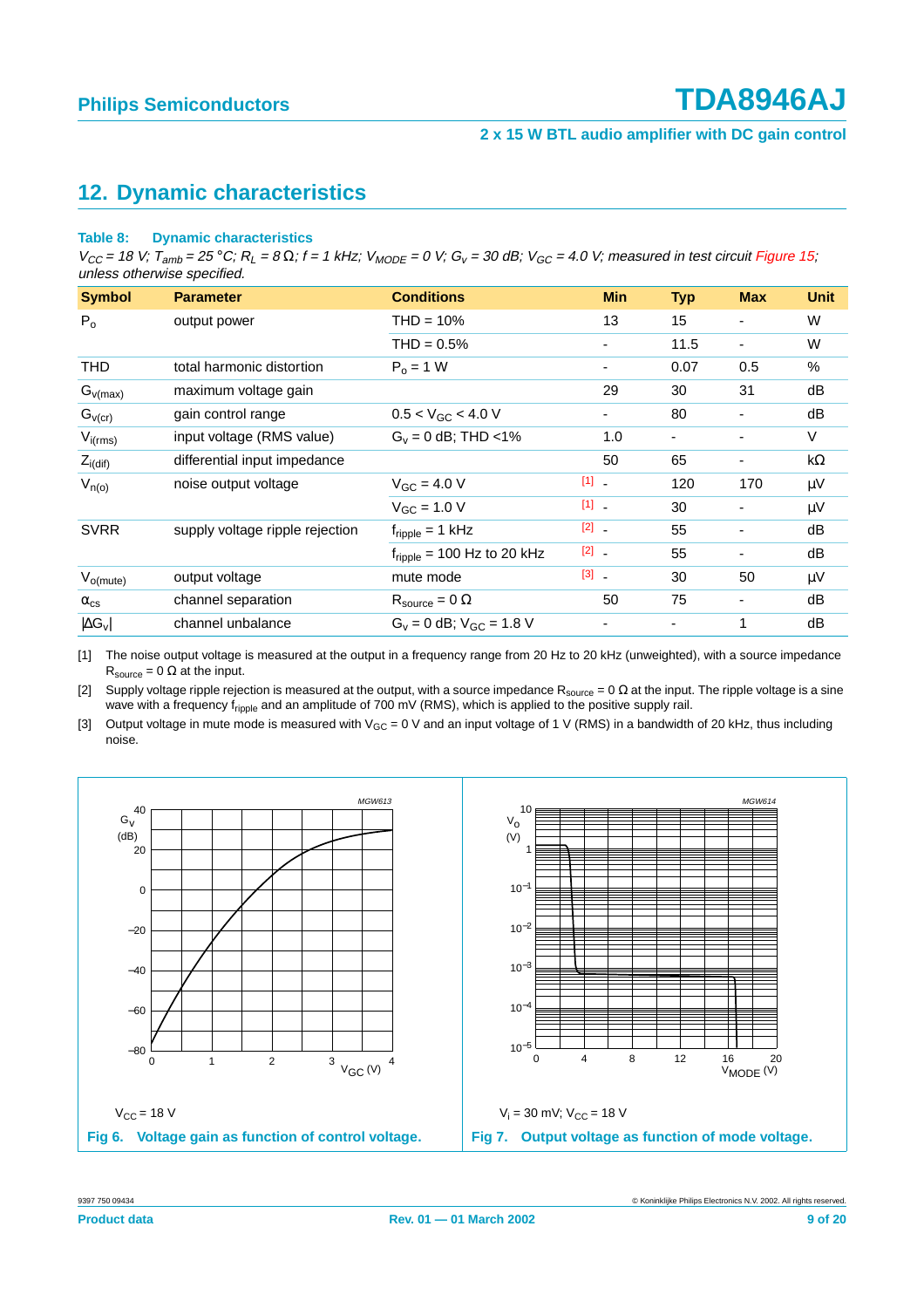## <span id="page-9-2"></span>**2 x 15 W BTL audio amplifier with DC gain control**

<span id="page-9-1"></span><span id="page-9-0"></span>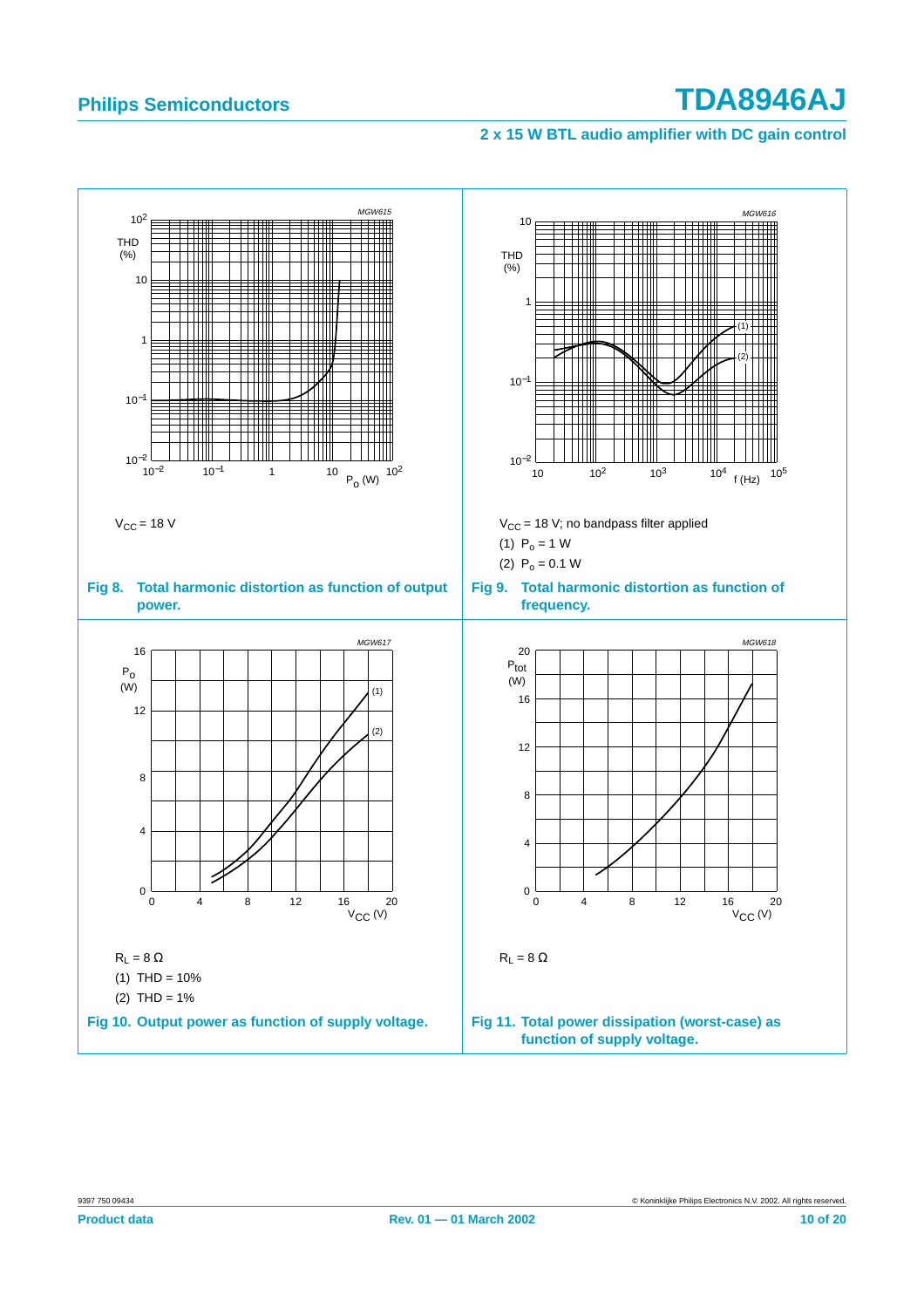## <span id="page-10-2"></span>**2 x 15 W BTL audio amplifier with DC gain control**

<span id="page-10-1"></span><span id="page-10-0"></span>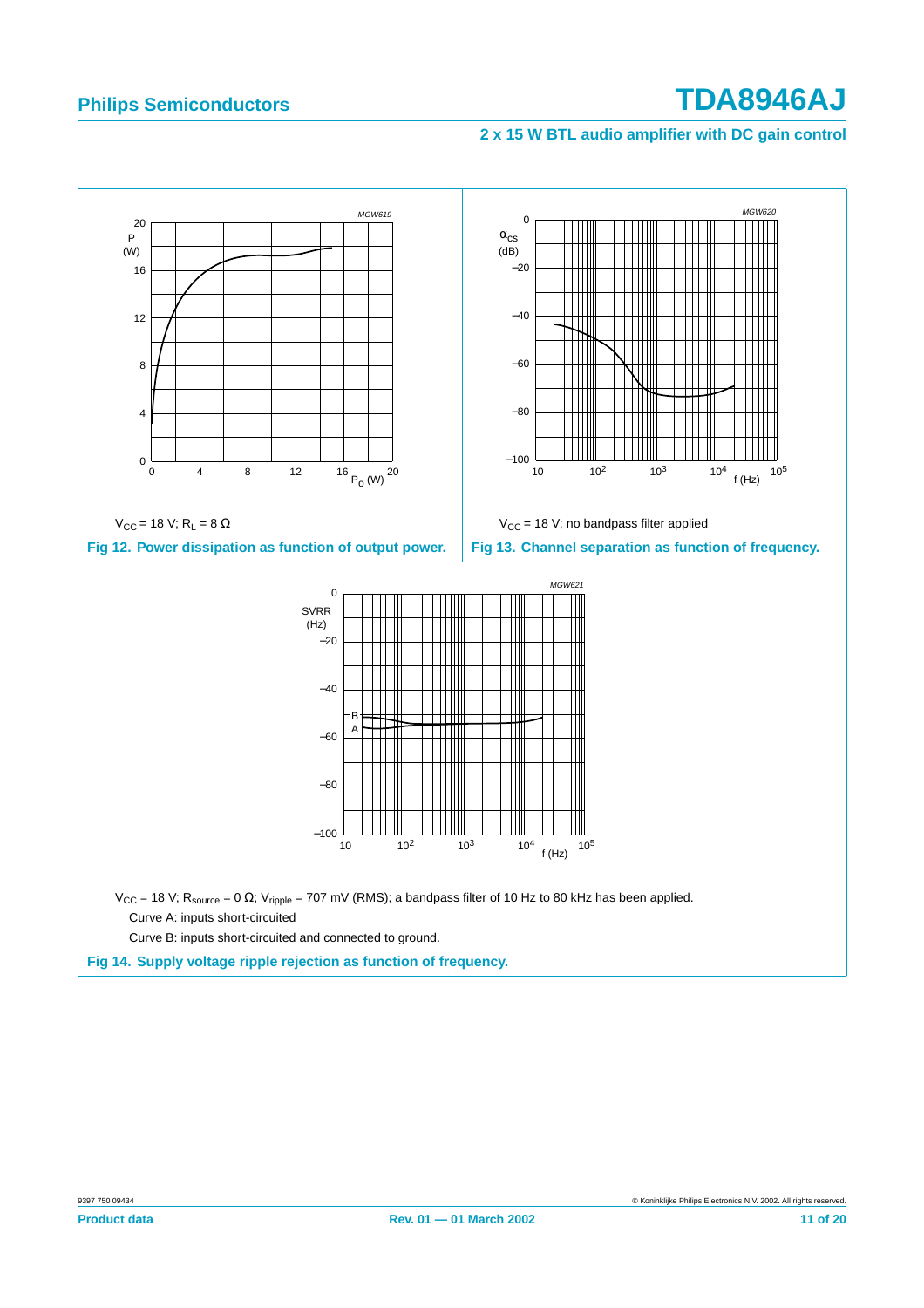## **2 x 15 W BTL audio amplifier with DC gain control**

# <span id="page-11-0"></span>**13. Internal circuitry**

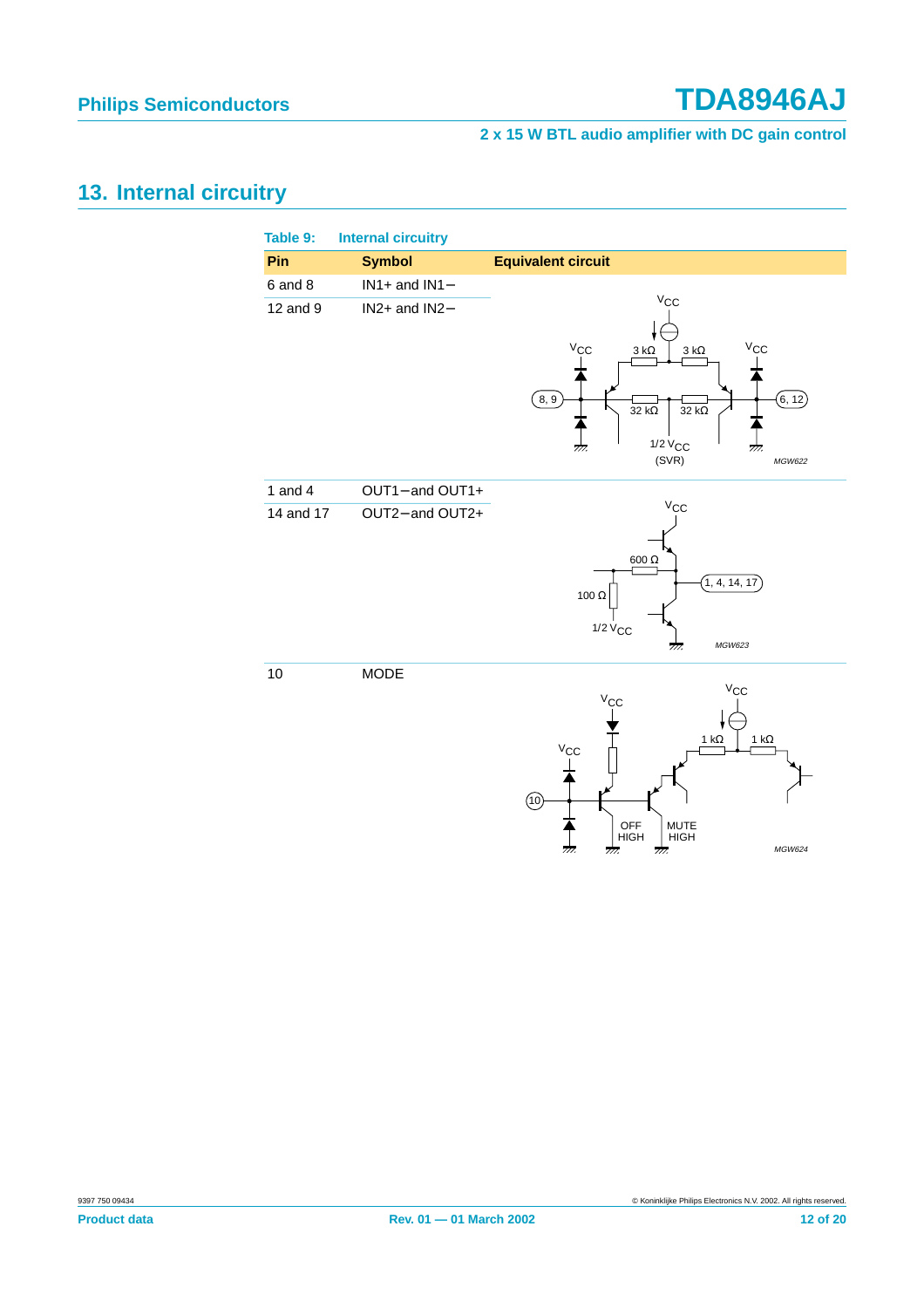## **2 x 15 W BTL audio amplifier with DC gain control**

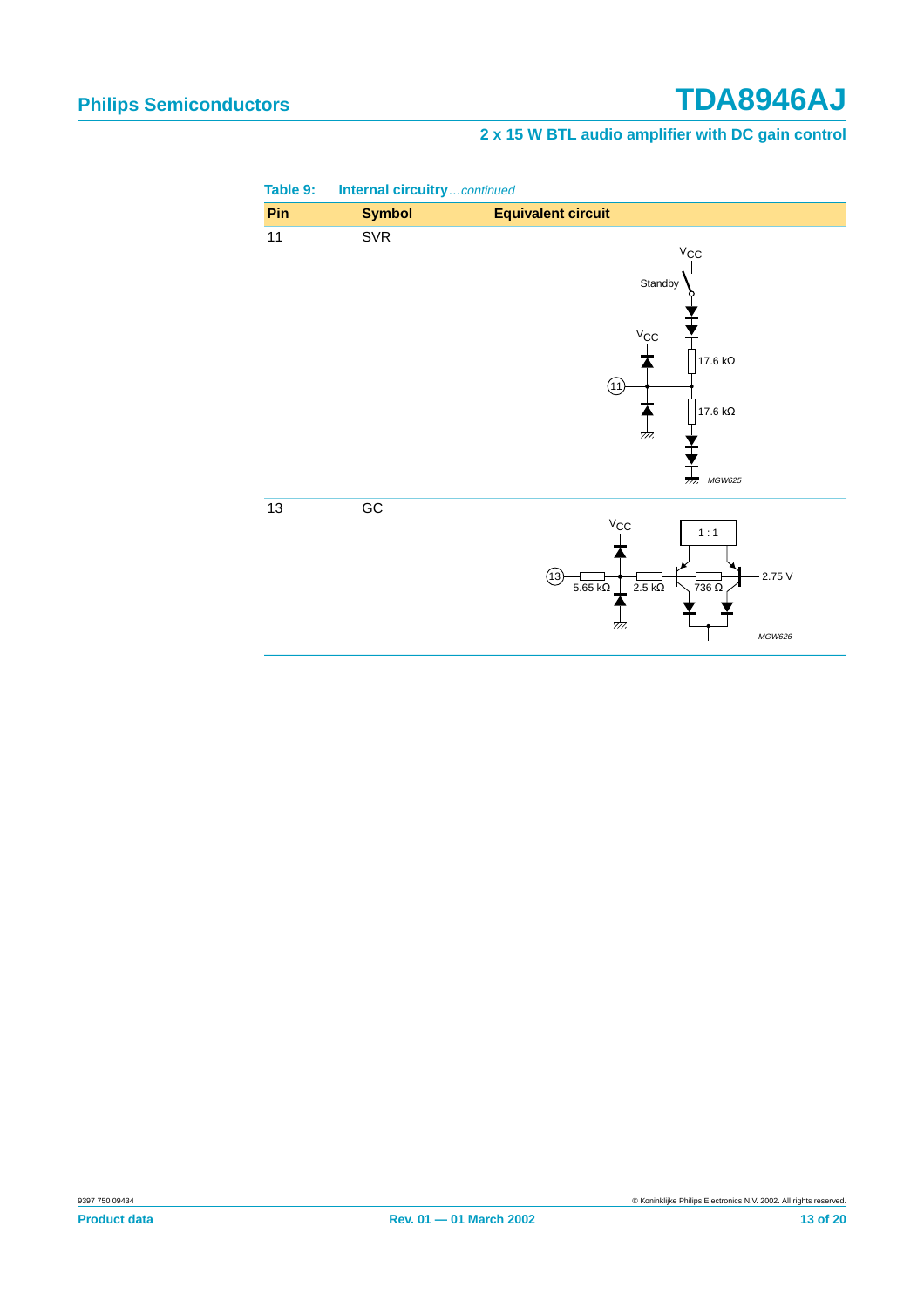## **2 x 15 W BTL audio amplifier with DC gain control**

# <span id="page-13-1"></span>**14. Application information**



## <span id="page-13-0"></span>**14.1 Printed-circuit board**

## <span id="page-13-3"></span><span id="page-13-2"></span>**14.1.1 Layout and grounding**

For a high system performance level certain grounding techniques are essential. The input reference grounds have to be tied with their respective source grounds and must have separate tracks from the power ground tracks; this will prevent the large (output) signal currents from interfering with the small AC input signals. The small-signal ground tracks should be physically located as far as possible from the power ground tracks. Supply and output tracks should be as wide as possible for delivering maximum output power.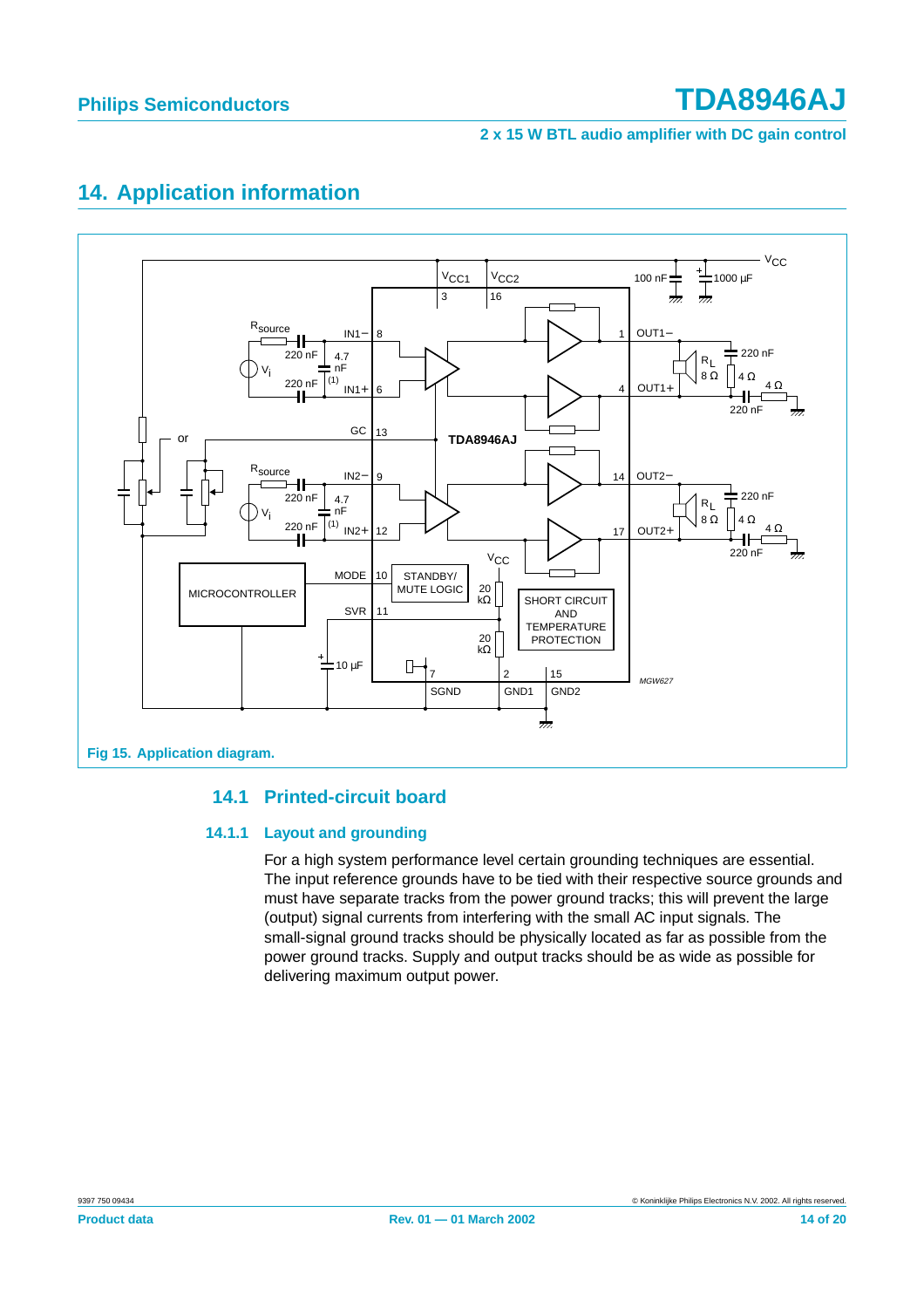

### <span id="page-14-0"></span>**14.1.2 Power supply decoupling**

Proper supply bypassing is critical for low-noise performance and high supply voltage ripple rejection. The respective capacitor location should be as close as possible to the device and grounded to the power ground. Proper power supply decoupling also prevents oscillations.

For suppressing higher frequency transients (spikes) on the supply line a capacitor with low ESR - typical 100 nF - has to be placed as close as possible to the device. For suppressing lower frequency noise and ripple signals, a large electrolytic capacitor - e.g. 1000 µF or greater - must be placed close to the device.

The bypass capacitor on the SVR pin reduces the noise and ripple on the midrail voltage. For good THD and noise performance a low ESR capacitor is recommended.

## <span id="page-14-1"></span>**14.2 Thermal behaviour and heatsink calculation**

The measured maximum thermal resistance of the IC package,  $R_{th(i-mb)}$  is 2.5 K/W. A calculation for the heatsink can be made, with the following parameters:

 $T_{amb}$  = 50 °C  $V_{CC}$  = 18 V and R<sub>L</sub> = 8  $\Omega$  $T_{i(max)} = 150 °C$ 

 $R<sub>th(tot)</sub>$  is the total thermal resistance between the junction and the ambient including the heatsink. In the heatsink calculations the value of  $R_{th(mb-h)}$  is ignored.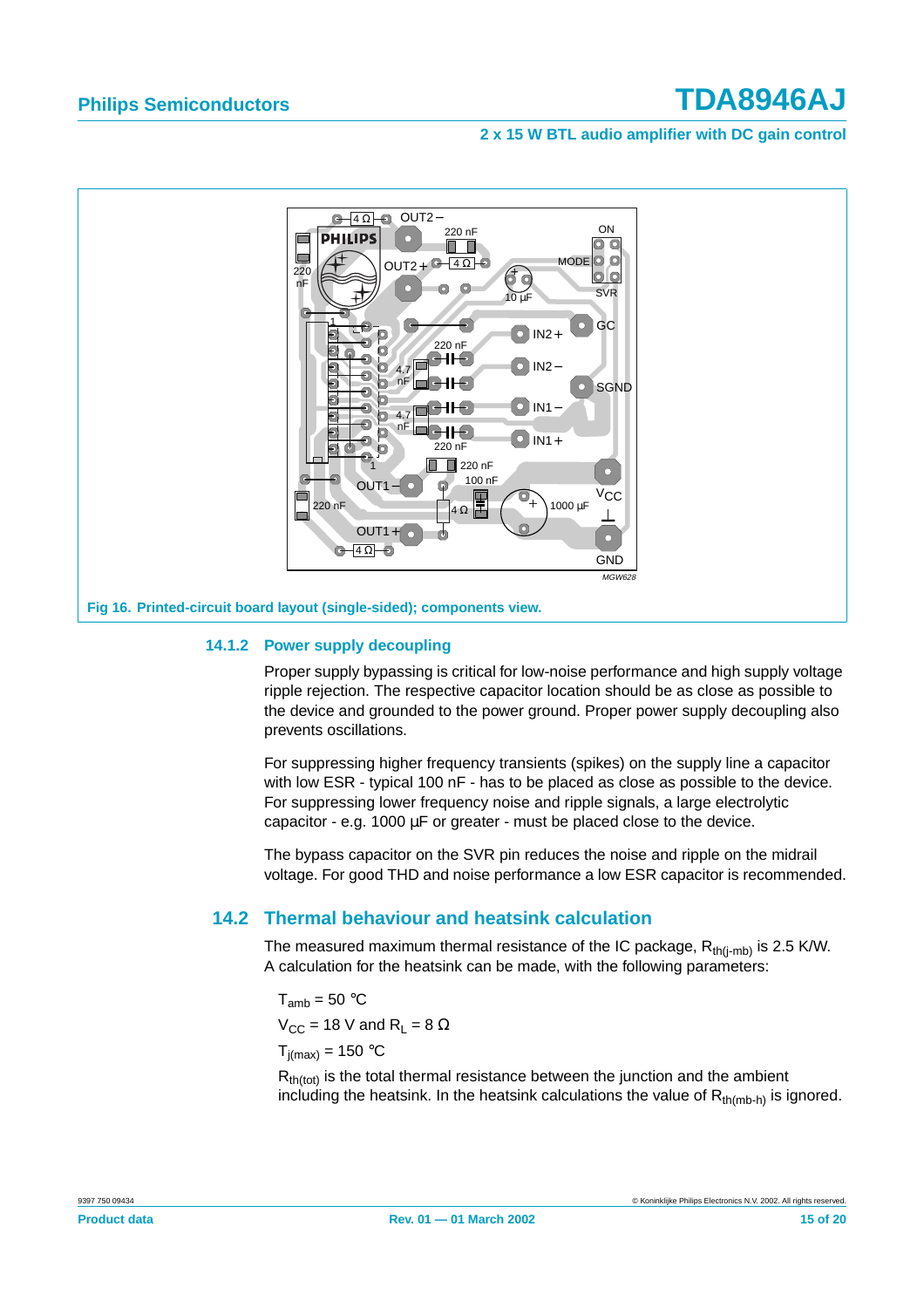At V<sub>CC</sub> = 18 V and R<sub>L</sub> = 8  $\Omega$  the measured worst-case sine-wave dissipation is 17 W; see [Figure 12](#page-10-0). For  $T_{i(max)}$  = 150 °C the temperature rise - caused by the power dissipation - is:  $150 - 50 = 100$  °C.

$$
P \times R_{th(tot)} = 100 °C
$$
  
\n $R_{th(tot)} = 100/17 = 5.88$  K/W  
\n $R_{th(h-a)} = R_{th(tot)} - R_{th(j-mb)} = 5.88 - 2.5 = 3.38$  K/W.

The calculation above is for an application at worst-case (stereo) sine-wave output signals. In practice music signals will be applied, which decreases the maximum power dissipation to approximately half of the sine-wave power dissipation (see [Section 8.2.2\)](#page-4-1). This allows for the use of a smaller heatsink:

 $P \times R_{th(tot)} = 100 °C$  $R_{th(tot)} = 100/(0.5 \times 17) = 11.76$  K/W  $R_{th(h-a)} = R_{th(tot)} - R_{th(i-mb)} = 11.76 - 2.5 = 9.26$  K/W.

To increase the lifetime of the IC,  $T_{i(max)}$  should be reduced to 125 °C. This requires a heatsink of approximately 6.3 K/W for music signals.

## <span id="page-15-1"></span><span id="page-15-0"></span>**15. Test information**

## **15.1 Quality information**

The "General Quality Specification for Integrated Circuits, SNW-FQ-611D" is applicable (ordering code 9397 750 05459).

## <span id="page-15-2"></span>**15.1.1 Test conditions**

 $T_{amb}$  = 25 °C; V<sub>CC</sub> = 18 V; f = 1 kHz; R<sub>L</sub> = 8  $\Omega$ ; audio pass band 22 Hz to 22 kHz; unless otherwise specified.

**Remark:** In the graphs as function of frequency no bandpass filter was applied; see [Figure 9](#page-9-2) and [13](#page-10-2).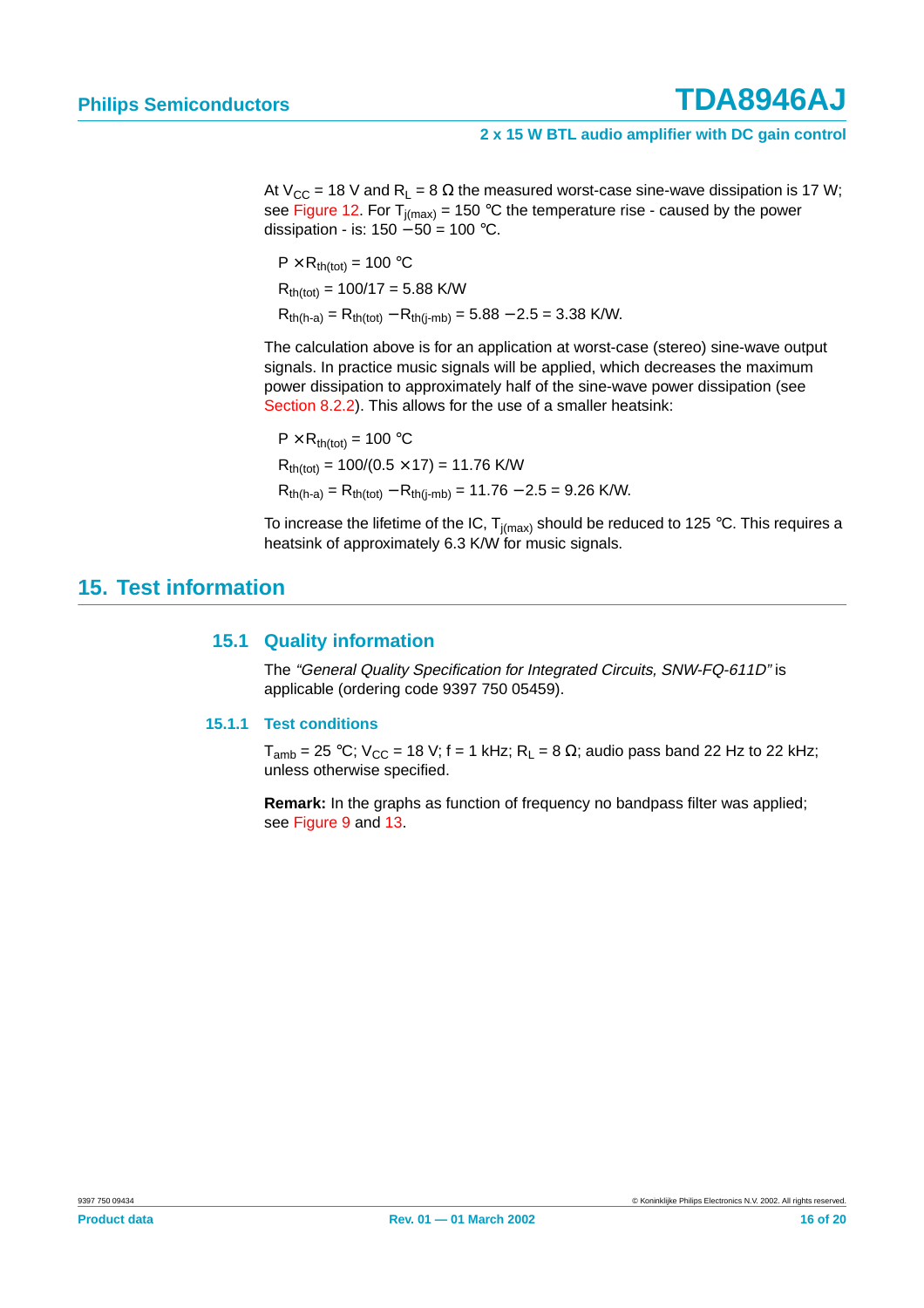## **2 x 15 W BTL audio amplifier with DC gain control**

# <span id="page-16-0"></span>**16. Package outline**



## **Fig 17. DBS17P package outline.**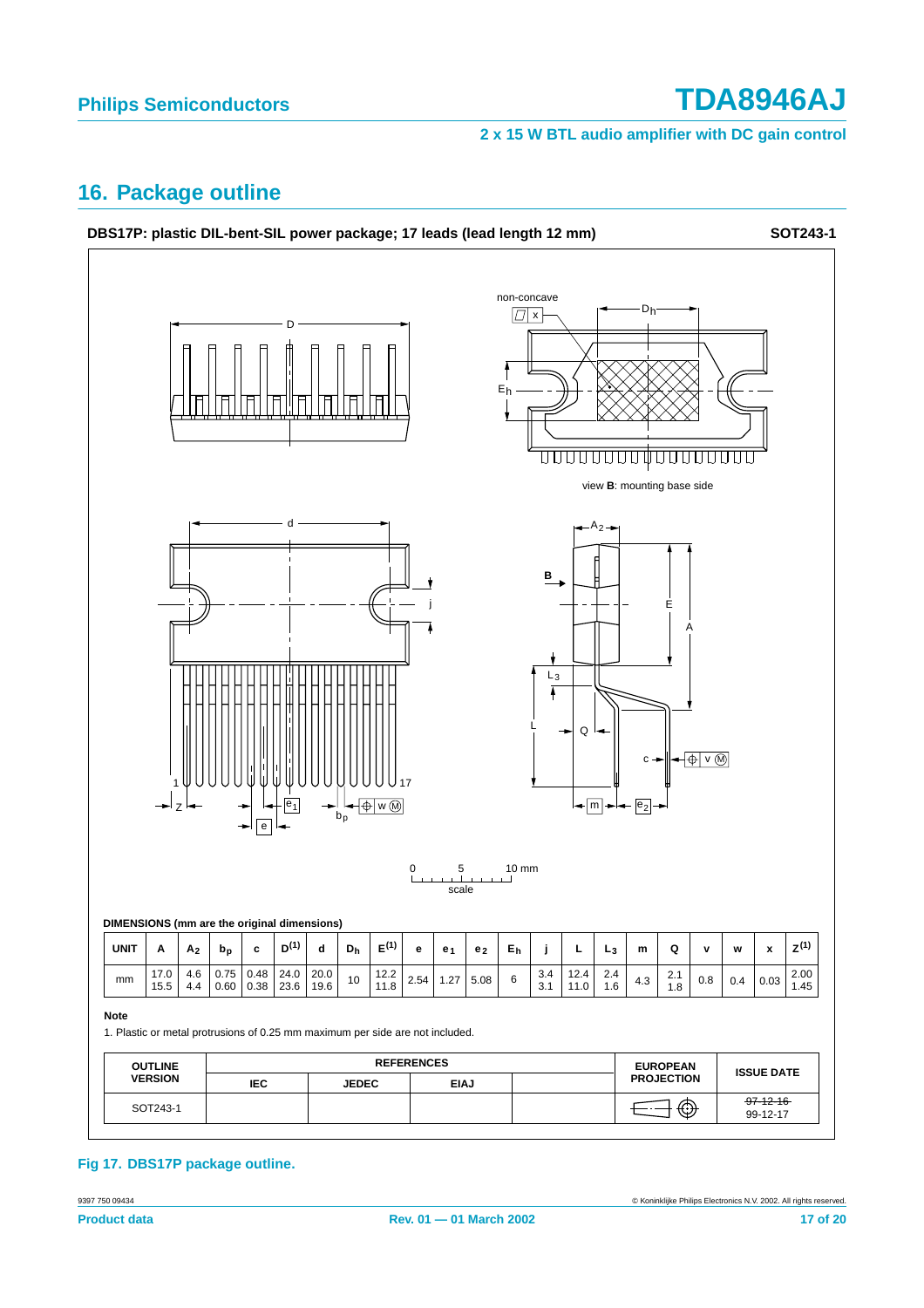## <span id="page-17-2"></span><span id="page-17-1"></span>**17. Soldering**

## **17.1 Introduction to soldering through-hole mount packages**

This text gives a brief insight to wave, dip and manual soldering. A more in-depth account of soldering ICs can be found in our Data Handbook IC26; Integrated Circuit Packages (document order number 9398 652 90011).

Wave soldering is the preferred method for mounting of through-hole mount IC packages on a printed-circuit board.

## <span id="page-17-3"></span>**17.2 Soldering by dipping or by solder wave**

The maximum permissible temperature of the solder is 260 °C; solder at this temperature must not be in contact with the joints for more than 5 seconds. The total contact time of successive solder waves must not exceed 5 seconds.

The device may be mounted up to the seating plane, but the temperature of the plastic body must not exceed the specified maximum storage temperature  $(T_{\text{sto(max)}})$ . If the printed-circuit board has been pre-heated, forced cooling may be necessary immediately after soldering to keep the temperature within the permissible limit.

## <span id="page-17-4"></span>**17.3 Manual soldering**

Apply the soldering iron (24 V or less) to the lead(s) of the package, either below the seating plane or not more than 2 mm above it. If the temperature of the soldering iron bit is less than 300 °C it may remain in contact for up to 10 seconds. If the bit temperature is between 300 and 400 °C, contact may be up to 5 seconds.

## <span id="page-17-5"></span>**17.4 Package related soldering information**

**Table 10: Suitability of through-hole mount IC packages for dipping and wave soldering methods**

| <b>Package</b>            | <b>Soldering method</b> |                         |  |
|---------------------------|-------------------------|-------------------------|--|
|                           | <b>Dipping</b>          | <b>Wave</b>             |  |
| DBS, DIP, HDIP, SDIP, SIL | suitable                | suitable <sup>[1]</sup> |  |

<span id="page-17-0"></span>[1] For SDIP packages, the longitudinal axis must be parallel to the transport direction of the printed-circuit board.

# <span id="page-17-6"></span>**18. Revision history**

#### **Table 11: Revision history**

| <b>Rev</b> Date | <b>CPCN</b> | <b>Description</b>            |
|-----------------|-------------|-------------------------------|
| 01 20020301     |             | Product data (9397 750 09434) |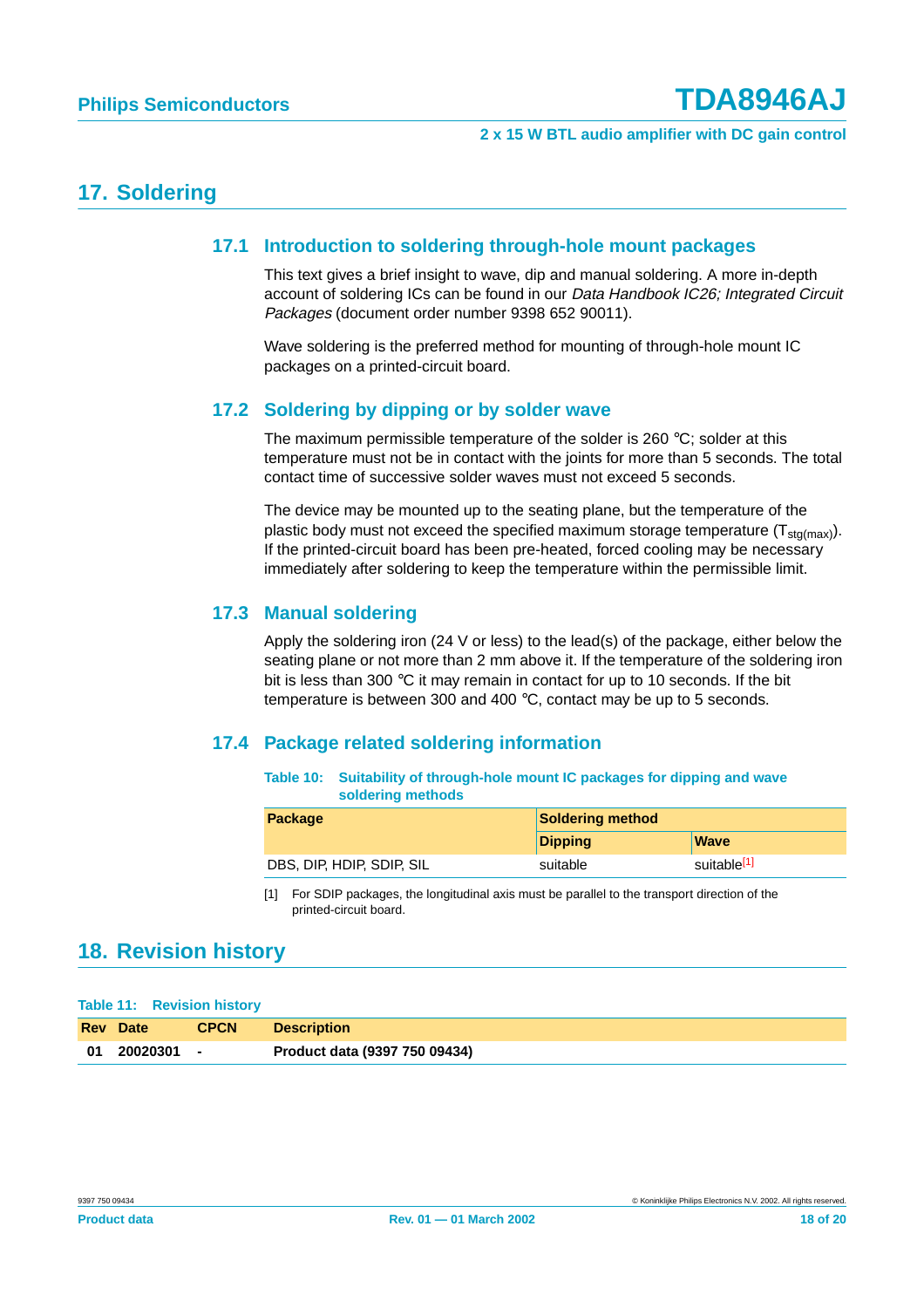# <span id="page-18-2"></span>**19. Data sheet status**

| Data sheet status[1] | Product status <sup>[2]</sup> | <b>Definition</b>                                                                                                                                                                                                                                                                                                               |
|----------------------|-------------------------------|---------------------------------------------------------------------------------------------------------------------------------------------------------------------------------------------------------------------------------------------------------------------------------------------------------------------------------|
| Objective data       | Development                   | This data sheet contains data from the objective specification for product development. Philips Semiconductors<br>reserves the right to change the specification in any manner without notice.                                                                                                                                  |
| Preliminary data     | Qualification                 | This data sheet contains data from the preliminary specification. Supplementary data will be published at a<br>later date. Philips Semiconductors reserves the right to change the specification without notice, in order to<br>improve the design and supply the best possible product.                                        |
| Product data         | Production                    | This data sheet contains data from the product specification. Philips Semiconductors reserves the right to<br>make changes at any time in order to improve the design, manufacturing and supply. Changes will be<br>communicated according to the Customer Product/Process Change Notification (CPCN) procedure<br>SNW-SQ-650A. |

<span id="page-18-0"></span>[1] Please consult the most recently issued data sheet before initiating or completing a design.

<span id="page-18-1"></span>[2] The product status of the device(s) described in this data sheet may have changed since this data sheet was published. The latest information is available on the Internet at URL http://www.semiconductors.philips.com.

# <span id="page-18-3"></span>**20. Definitions**

**Short-form specification —** The data in a short-form specification is extracted from a full data sheet with the same type number and title. For detailed information see the relevant data sheet or data handbook.

**Limiting values definition —** Limiting values given are in accordance with the Absolute Maximum Rating System (IEC 60134). Stress above one or more of the limiting values may cause permanent damage to the device. These are stress ratings only and operation of the device at these or at any other conditions above those given in the Characteristics sections of the specification is not implied. Exposure to limiting values for extended periods may affect device reliability.

**Application information —** Applications that are described herein for any of these products are for illustrative purposes only. Philips Semiconductors make no representation or warranty that such applications will be suitable for the specified use without further testing or modification.

# <span id="page-18-4"></span>**21. Disclaimers**

**Life support —** These products are not designed for use in life support appliances, devices, or systems where malfunction of these products can reasonably be expected to result in personal injury. Philips Semiconductors customers using or selling these products for use in such applications do so at their own risk and agree to fully indemnify Philips Semiconductors for any damages resulting from such application.

**Right to make changes —** Philips Semiconductors reserves the right to make changes, without notice, in the products, including circuits, standard cells, and/or software, described or contained herein in order to improve design and/or performance. Philips Semiconductors assumes no responsibility or liability for the use of any of these products, conveys no licence or title under any patent, copyright, or mask work right to these products, and makes no representations or warranties that these products are free from patent, copyright, or mask work right infringement, unless otherwise specified.

# **Contact information**

For additional information, please visit **http://www.semiconductors.philips.com**. For sales office addresses, send e-mail to: **sales.addresses@www.semiconductors.philips.com. Fax: +31 40 27 24825** 

© Koninklijke Philips Electronics N.V. 2002. All rights reserved.

9397 750 09434